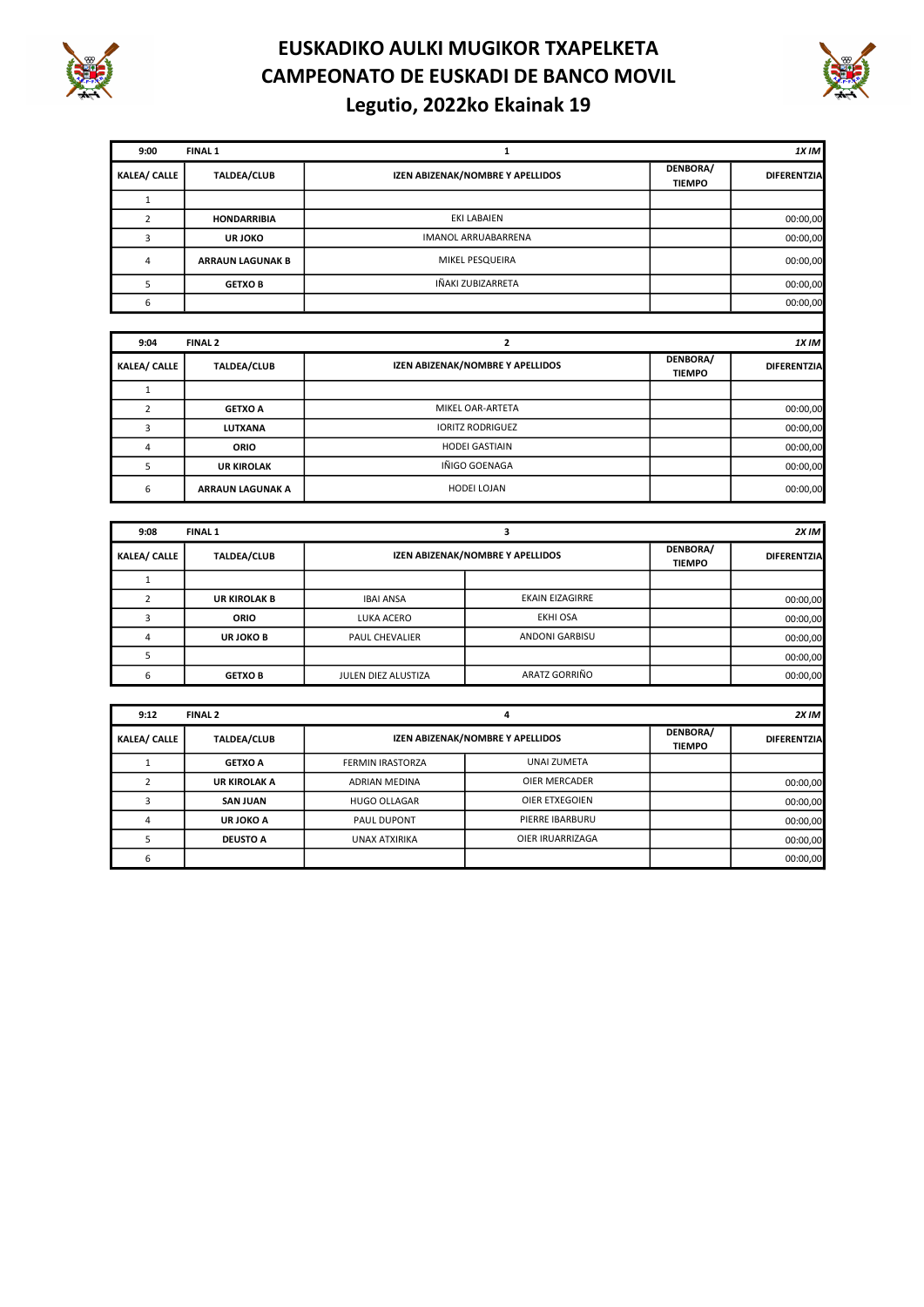

 $\mathsf{l}$ 

# EUSKADIKO AULKI MUGIKOR TXAPELKETA CAMPEONATO DE EUSKADI DE BANCO MOVIL Legutio, 2022ko Ekainak 19



| 9:16                | FINAL 1               |                        | 5                                |                           | 4X IM              |
|---------------------|-----------------------|------------------------|----------------------------------|---------------------------|--------------------|
| <b>KALEA/ CALLE</b> | <b>TALDEA/CLUB</b>    |                        | IZEN ABIZENAK/NOMBRE Y APELLIDOS | DENBORA/<br><b>TIEMPO</b> | <b>DIFERENTZIA</b> |
| $\mathbf{1}$        |                       |                        |                                  |                           |                    |
| $\overline{2}$      | <b>UR KIROLAK</b>     | MIKEL LOPEZ            | JULEN IRIONDO                    |                           |                    |
|                     |                       | <b>ENAITZ PASCUAL</b>  | <b>IKER COLINA</b>               |                           | 00:00,00           |
| 3                   | ORIO B                | UNAX URRUZOLA          | <b>IBAI AROSTEGI</b>             |                           |                    |
|                     |                       | <b>JOKIN GARMENDIA</b> | OIHAN MANTEROLA                  |                           | 00:00,00           |
| $\overline{4}$      |                       |                        |                                  |                           | 00:00,00           |
| 5                   | <b>ARRAUN LAGUNAK</b> | <b>ALEX PABLOS</b>     | <b>UHAITZ GARCEO</b>             |                           |                    |
|                     |                       | <b>TELMO ARAMBURU</b>  | LUKA SAN NACIANCENO              |                           | 00:00,00           |
| 6                   |                       |                        |                                  |                           | 00:00,00           |
|                     |                       |                        |                                  |                           |                    |
| 9:20                | FINAL 2               |                        | 6                                |                           | 4X IM              |
| <b>KALEA/ CALLE</b> | <b>TALDEA/CLUB</b>    |                        | IZEN ABIZENAK/NOMBRE Y APELLIDOS | DENBORA/<br><b>TIEMPO</b> | <b>DIFERENTZIA</b> |
| $\mathbf{1}$        |                       |                        |                                  |                           |                    |
|                     |                       | SABIN ALCALDE          | <b>XABIER BUJ</b>                |                           |                    |
| $\overline{2}$      | <b>GETXO</b>          | <b>ARATZ MORAL</b>     | <b>ORSON FERNANDEZ</b>           |                           | 00:00,00           |

|   | ORIO A             | <b>IKER ARAMENDI</b>  | AIMAR IKATZETA             |          |
|---|--------------------|-----------------------|----------------------------|----------|
|   |                    | PAUL SARASUA          | <b>INHAR GASTIAIN</b>      | 00:00,00 |
| 4 | <b>HONDARRIBIA</b> | OIHAN ZEBERIO         | <b>TELMO MUGERZA</b>       |          |
|   | <b>SAN JUAN</b>    | <b>JULEN CASARES</b>  | UNAI ALVAREZ               | 00:00,00 |
|   |                    | <b>IKER ROJAS</b>     | <b>ENEKO AGIRREGABIRIA</b> |          |
|   |                    | ZUHAITZ AGUDO         | MARKEL SALABERRIA          | 00:00,00 |
|   |                    | <b>ENEKO PEREDA</b>   | <b>XABIER PEREZ</b>        |          |
| 6 | <b>DEUSTO A</b>    | <b>CASTOR URIARTE</b> | <b>FABIAN SANTIAGO</b>     | 00:00,00 |
|   |                    |                       |                            |          |

| 9:24                | <b>FINAL 1</b>            |                          |                                  |                           | 2X VF/MX           |
|---------------------|---------------------------|--------------------------|----------------------------------|---------------------------|--------------------|
| <b>KALEA/ CALLE</b> | <b>TALDEA/CLUB</b>        |                          | IZEN ABIZENAK/NOMBRE Y APELLIDOS | DENBORA/<br><b>TIEMPO</b> | <b>DIFERENTZIA</b> |
|                     | UR KIROLAK 2X VF          | IZASKUN BURUTARAN (1968) | IDOIA BURUTARAN (1971)           |                           |                    |
|                     | SAN JUAN 2X VF            | AMA LUR LEON (1979)      | BASAGAITZ GUEREÑO (1980)         |                           | 00:00,00           |
| 3                   | <b>ITSASLAGUNAK 2X VF</b> | VIRGINIA TEJERINA (1971) | AINHOA GARCIA (1971)             |                           | 00:00,00           |
| 4                   |                           |                          |                                  |                           | 00:00,00           |
|                     |                           |                          |                                  |                           | 00:00,00           |
| 6                   |                           |                          |                                  |                           | 00:00,00           |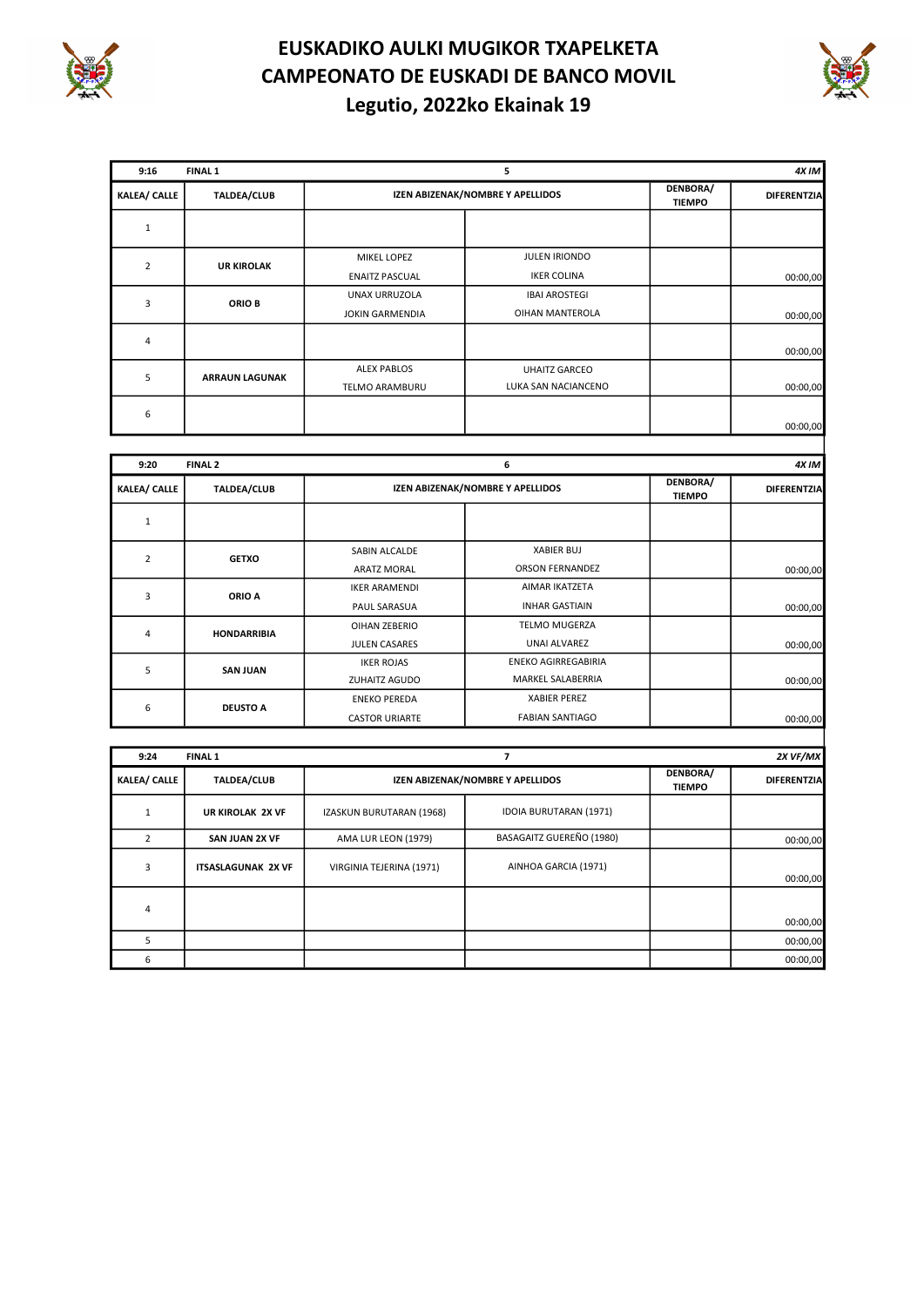



| 9:28                | FINAL 1                  |                                              | 8                                |                           | $2X/2$ -VM         |
|---------------------|--------------------------|----------------------------------------------|----------------------------------|---------------------------|--------------------|
| <b>KALEA/ CALLE</b> | <b>TALDEA/CLUB</b>       |                                              | IZEN ABIZENAK/NOMBRE Y APELLIDOS | DENBORA/<br><b>TIEMPO</b> | <b>DIFERENTZIA</b> |
|                     | <b>ITSASLAGUNAK A 2X</b> | VICTOR LLORENTE (1962)                       | JAVIER SANCHEZ (1970)            |                           |                    |
|                     | <b>ARRAUN LAGUNAK 2-</b> | J. A. BAQUERIZA (1972)                       | IBON ARRIZABALAGA (1972)         |                           | 00:00,00           |
| 3                   | <b>GETXO 2X VM</b>       | MELKIADES VERDURAS(1968)                     | DOMINGO FERNANDEZ (1965)         |                           | 00:00,00           |
|                     | ORIO 2X VM               | M. ANGEL MILLARES (1980)                     | JAVIER PUERTAS (1952)            |                           | 00:00,00           |
|                     | <b>ITSASLAGUNAK B 2X</b> | ANASTASIO JAVIER ALVAREZ<br>FERNANDEZ (1971) | BORJA LOPEZ CASTAÑEDA (1976)     |                           | 00:00,00           |
| 6                   |                          |                                              |                                  |                           | 00:00,00           |

| 9:32                | 9                       |                                  |                           | 1X VF              |
|---------------------|-------------------------|----------------------------------|---------------------------|--------------------|
| <b>KALEA/ CALLE</b> | <b>TALDEA/CLUB</b>      | IZEN ABIZENAK/NOMBRE Y APELLIDOS | DENBORA/<br><b>TIEMPO</b> | <b>DIFERENTZIA</b> |
|                     | <b>ARRAUN LAGUNAK A</b> | ITZIAR UZKUDUN (1974)            |                           |                    |
| $\overline{2}$      | <b>ARRAUN LAGUNAK B</b> | EVA MILLARES (1977)              |                           | 00:00,00           |
|                     | <b>HONDARRIBIA</b>      | ARANZAZU MARISCAL (1967)         |                           | 00:00,00           |
|                     | <b>HONDARRIBIA</b>      | ARANZAZU MARISCAL (1967)         |                           | 00:00,00           |
| 5                   | <b>URJOKO VM</b>        | <b>BENOIT ORDOQUI</b>            |                           | 00:00,00           |
| 6                   | <b>ARKOTE VM</b>        | JOSU JON GARAIZAR (1966)         |                           | 00:00,00           |

| 9:36                | <b>FINAL 1</b>       | 10                               |                           | $1X$ VM            |
|---------------------|----------------------|----------------------------------|---------------------------|--------------------|
| <b>KALEA/ CALLE</b> | <b>TALDEA/CLUB</b>   | IZEN ABIZENAK/NOMBRE Y APELLIDOS | DENBORA/<br><b>TIEMPO</b> | <b>DIFERENTZIA</b> |
|                     | <b>UR KIROLAK A</b>  | IÑIGO COLLAZO (1985)             |                           |                    |
|                     | <b>UR KIROLAK B</b>  | IÑAKI BIAIN (1958)               |                           | 00:00,00           |
|                     | <b>KAIKU</b>         | JOSE MANUEL CRESPO (1962)        |                           | 00:00,00           |
| 4                   | <b>DEUSTO</b>        | RAMON OLAGUENAGA (1975)          |                           | 00:00,00           |
|                     | <b>GETXO A</b>       | ENEKO VAN-HORENBEKE (1979)       |                           | 00:00,00           |
| 6                   | <b>GETXO B</b>       | ALBERTO ALONSO (1961)            |                           | 00:00,00           |
|                     | <b>ITSAS LAGUNAK</b> | MIGUEL ANGEL LOPEZ (1973)        |                           | 00:00,00           |

| 9:40                |                    |                         | 11                               |                           |                    |
|---------------------|--------------------|-------------------------|----------------------------------|---------------------------|--------------------|
| <b>KALEA/ CALLE</b> | <b>TALDEA/CLUB</b> |                         | IZEN ABIZENAK/NOMBRE Y APELLIDOS | DENBORA/<br><b>TIEMPO</b> | <b>DIFERENTZIA</b> |
|                     |                    | <b>IKER SANCHEZ</b>     | UNAX ESPINOSA                    |                           |                    |
|                     |                    | <b>JULEN GARCIA</b>     | ADRIAN CHIODI                    |                           |                    |
| 1                   | <b>UR KIROLAK</b>  | ASIER BREÑES            | <b>EKAIN DE NAVASCUES</b>        |                           |                    |
|                     |                    | OIER ESNAOLA            | PERU ALZA                        |                           |                    |
|                     |                    | LEMAZAINA: JON NARVAIZA |                                  |                           |                    |
|                     |                    | OIER BRAVO              | MARKEL AGINAGA                   |                           |                    |
|                     |                    | <b>MANEX LARRETXEA</b>  | <b>OIER ANCISAR</b>              |                           |                    |
| $\overline{2}$      | <b>HONDARRIBIA</b> | DANEL LOPEZ             | <b>IÑAKI PUENTE</b>              |                           |                    |
|                     |                    | <b>EKHI SISTIAGA</b>    | <b>MARTIN LOPEZ</b>              |                           |                    |
|                     |                    |                         | LEMAZAINA: JOEL ALVAREZ          |                           | 00:00,00           |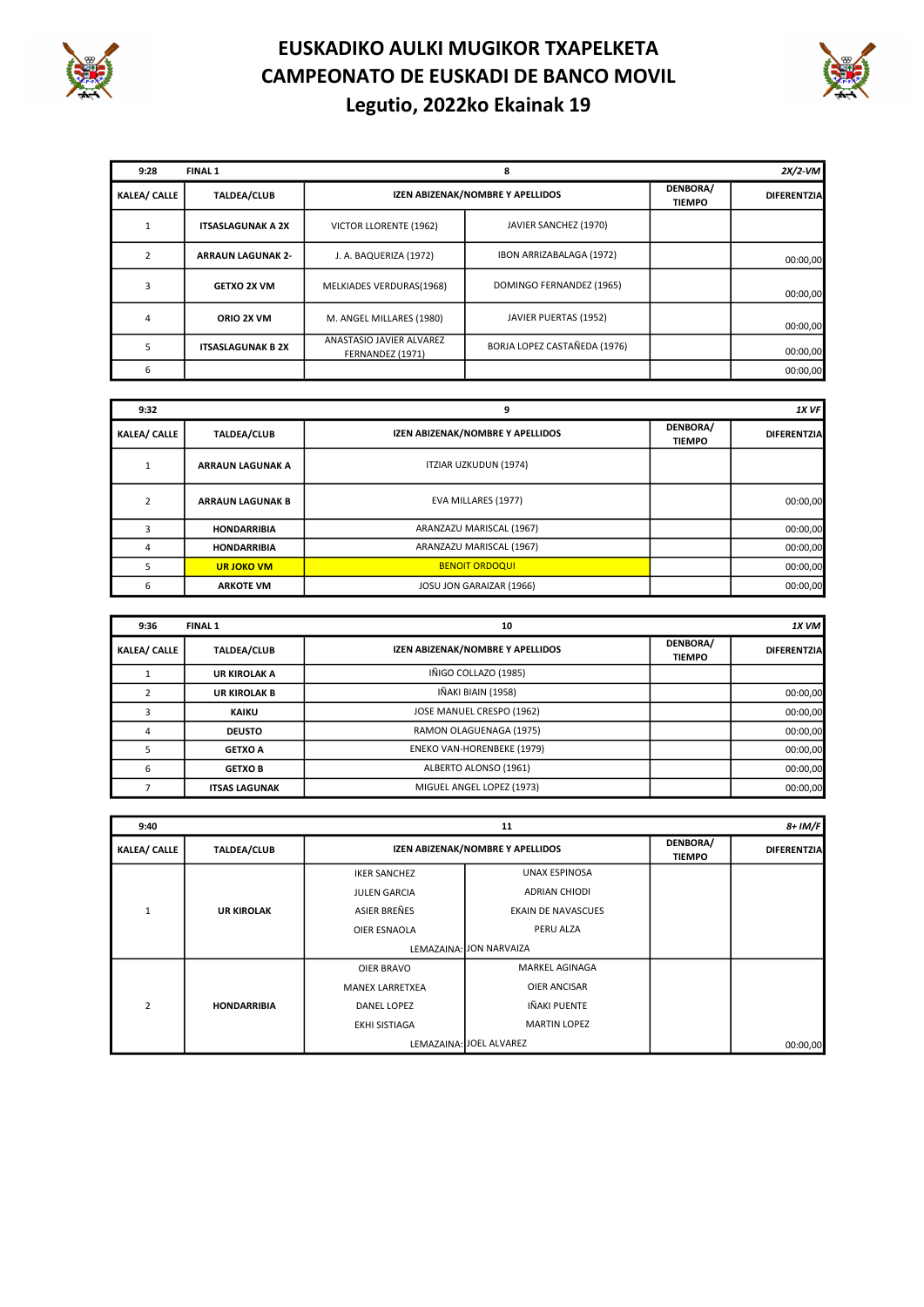



| 9:44                | <b>FINAL 1</b>      | 12                               |                           | 1X IF              |
|---------------------|---------------------|----------------------------------|---------------------------|--------------------|
| <b>KALEA/ CALLE</b> | <b>TALDEA/CLUB</b>  | IZEN ABIZENAK/NOMBRE Y APELLIDOS | DENBORA/<br><b>TIEMPO</b> | <b>DIFERENTZIA</b> |
|                     |                     |                                  |                           |                    |
|                     | <b>UR KIROLAK B</b> | <b>AINARA GASTON</b>             |                           | 00:00,00           |
|                     | <b>GETXO</b>        | <b>UXUE BORONAT</b>              |                           | 00:00,00           |
|                     | <b>KAIKU</b>        | MIKELE AGÜERO                    |                           | 00:00,00           |
|                     | <b>ENDAIKA</b>      | SAIOA INTXAURRANDIETA            |                           | 00:00,00           |
| 6                   |                     |                                  |                           | 00:00,00           |

| 9:48                | <b>FINAL 2</b>        | 13                               |                           | 1X IF              |
|---------------------|-----------------------|----------------------------------|---------------------------|--------------------|
| <b>KALEA/ CALLE</b> | <b>TALDEA/CLUB</b>    | IZEN ABIZENAK/NOMBRE Y APELLIDOS | DENBORA/<br><b>TIEMPO</b> | <b>DIFERENTZIA</b> |
|                     |                       |                                  |                           |                    |
|                     | <b>HONDARRIBIA</b>    | NORA APEZETXE                    |                           | 00:00,00           |
|                     | <b>SANTIAGOTARRAK</b> | <b>MAIALEN ZAPIAIN</b>           |                           | 00:00,00           |
|                     | <b>SAN JUAN</b>       | <b>OLAIA ETXAIDE</b>             |                           | 00:00,00           |
|                     | <b>UR KIROLAK A</b>   | <b>IRATI LOYARTE</b>             |                           | 00:00,00           |
| 6                   |                       |                                  |                           | 00:00,00           |

| 9:52                | <b>FINAL 1</b>      |                                  | 14                   |                           | 2XIF               |
|---------------------|---------------------|----------------------------------|----------------------|---------------------------|--------------------|
| <b>KALEA/ CALLE</b> | <b>TALDEA/CLUB</b>  | IZEN ABIZENAK/NOMBRE Y APELLIDOS |                      | DENBORA/<br><b>TIEMPO</b> | <b>DIFERENTZIA</b> |
|                     |                     |                                  |                      |                           |                    |
|                     | <b>ORIO B</b>       | <b>IRAIA LOZANO</b>              | ENERITZ REZABAL      |                           | 00:00,00           |
|                     | <b>UR KIROLAK B</b> | <b>AIURI GORRITI</b>             | ADRIANA ARBESU       |                           | 00:00,00           |
|                     | <b>KAIKU B</b>      | <b>AIURI ALONSO</b>              | <b>HAIZENE LOPEZ</b> |                           | 00:00,00           |
|                     |                     |                                  |                      |                           | 00:00,00           |
|                     |                     |                                  |                      |                           | 00:00,00           |

| 9:56                | FINAL 2               |                                  | 15                     |                           | $2X$ IF            |
|---------------------|-----------------------|----------------------------------|------------------------|---------------------------|--------------------|
| <b>KALEA/ CALLE</b> | <b>TALDEA/CLUB</b>    | IZEN ABIZENAK/NOMBRE Y APELLIDOS |                        | DENBORA/<br><b>TIEMPO</b> | <b>DIFERENTZIA</b> |
|                     | <b>SAN JUAN</b>       | MADDI OLASKOAGA                  | NAHIA COLMENAR         |                           |                    |
|                     | <b>ARRAUN LAGUNAK</b> | AIMARA JAUREGI                   | AITANA SAN JUAN        |                           | 00:00,00           |
|                     | ORIO A                | <b>IRATI OLAIZOLA</b>            | MARINA GAZTAÑAZPI      |                           | 00:00,00           |
| 4                   | <b>KAIKU A</b>        | NORA TEJEDO                      | <b>GARAZI ABOITIZ</b>  |                           | 00:00,00           |
|                     | <b>UR KIROLAK A</b>   | <b>INTZA ELIZASU</b>             | <b>MALEN GALARRAGA</b> |                           | 00:00,00           |
| 6                   |                       |                                  |                        |                           | 00:00,00           |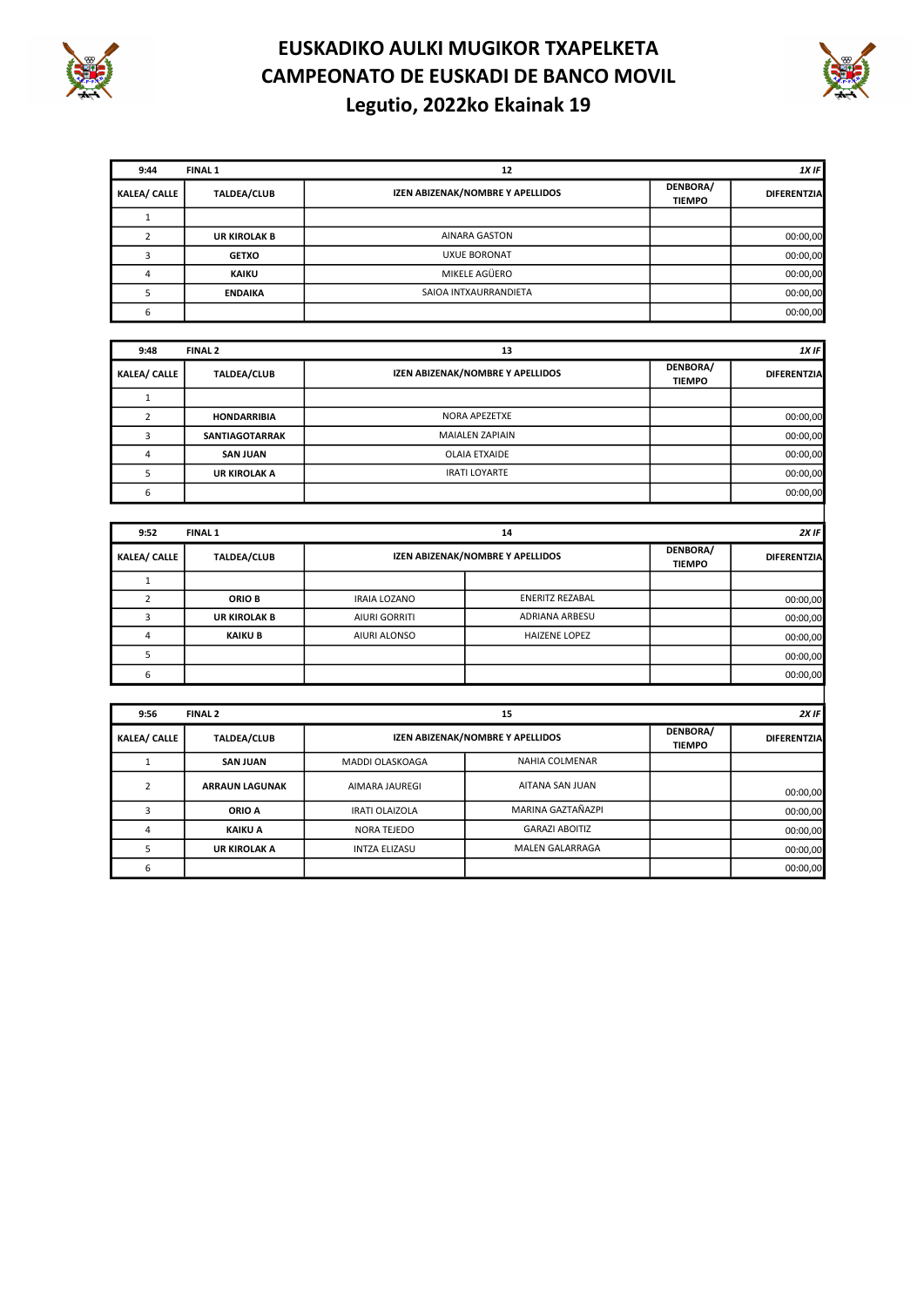



| 10:00               | <b>FINAL 1</b>     |                           | 16                               |                           | 4X IF              |
|---------------------|--------------------|---------------------------|----------------------------------|---------------------------|--------------------|
| <b>KALEA/ CALLE</b> | <b>TALDEA/CLUB</b> |                           | IZEN ABIZENAK/NOMBRE Y APELLIDOS | DENBORA/<br><b>TIEMPO</b> | <b>DIFERENTZIA</b> |
|                     | <b>UR KIROLAK</b>  | <b>IZARO OLAIZOLA</b>     | AIZPEA GOIA                      |                           |                    |
|                     |                    | AMAIA MATYAS              | OIHANE SALABERRIA                |                           |                    |
| $\overline{2}$      | ORIO A             | AMANE BASURTO             | <b>JARE MILLARES</b>             |                           |                    |
|                     |                    | <b>NOA ADURIZ</b>         | <b>MADDI ERGUIN</b>              |                           | 00:00,00           |
| 3                   | ORIO B             | <b>DANA ACERO</b>         | <b>MIREIA TORRES</b>             |                           |                    |
|                     |                    | AITANA OTAEGI             | <b>NAHIA URANGA</b>              |                           | 00:00,00           |
| 4                   | <b>UR JOKO</b>     | <b>ELAIA BOLANGER</b>     | MILA ORDOQUI                     |                           |                    |
|                     |                    | <b>IHINTZA JORAJURIA</b>  | <b>ENEKA ECHEVESTE</b>           |                           | 00:00,00           |
| 5                   | <b>HONDARRIBIA</b> | <b>IRENE ORTEGA</b>       | OIHANE RETOLAZA                  |                           |                    |
|                     |                    | LYDIA ESCUDERO            | PAULE AMUNARRIZ                  |                           | 00:00,00           |
|                     | <b>GETXO 4X VM</b> | MELKIADES VERDURAS (1968) | DOMINGO FERNANDEZ (1965)         |                           |                    |
| 6                   |                    | ALBERTO ALONSO (1961)     | ENEKO VAN-HORENBEKE (1979)       |                           | 00:00,00           |

| 10:10               |                    |                           | 17                               |                           | $8+CF$             |
|---------------------|--------------------|---------------------------|----------------------------------|---------------------------|--------------------|
| <b>KALEA/ CALLE</b> | <b>TALDEA/CLUB</b> |                           | IZEN ABIZENAK/NOMBRE Y APELLIDOS | DENBORA/<br><b>TIEMPO</b> | <b>DIFERENTZIA</b> |
|                     |                    | <b>KATIA IRAZU</b>        | <b>ARIANE FERNANDEZ</b>          |                           |                    |
|                     |                    | LAIA GUEREÑO              | <b>IZAR ARANBURU</b>             |                           |                    |
| $\mathbf{1}$        | <b>SAN JUAN</b>    | <b>UDANE BERAZA</b>       | ELAIA ARRUTI                     |                           |                    |
|                     |                    | AIORA CALVO               | AMARITU LOPETEGUI                |                           |                    |
|                     |                    | LEMAZAINA: KENIA BERMUDEZ |                                  |                           |                    |
|                     |                    | JONE UGARTE               | ERIKA BADIOLA                    |                           |                    |
|                     |                    | <b>OLAIA FERNANDEZ</b>    | <b>ENERITZ HERRADOR</b>          |                           |                    |
| $\overline{2}$      | <b>HONDARRIBIA</b> | OIHANE ALZA               | AMAGOIA ARDANUY                  |                           |                    |
|                     |                    | NEREA AMUNARRIZ           | NORA AMUNARRIZ                   |                           |                    |
|                     |                    | LEMAZAINA: ANER RIBES     |                                  |                           | 00:00,00           |
| 3                   |                    |                           |                                  |                           | 00:00,00           |
| 4                   |                    |                           |                                  |                           | 00:00,00           |
| 5                   |                    |                           |                                  |                           | 00:00,00           |
| 6                   |                    |                           |                                  |                           | 00:00,00           |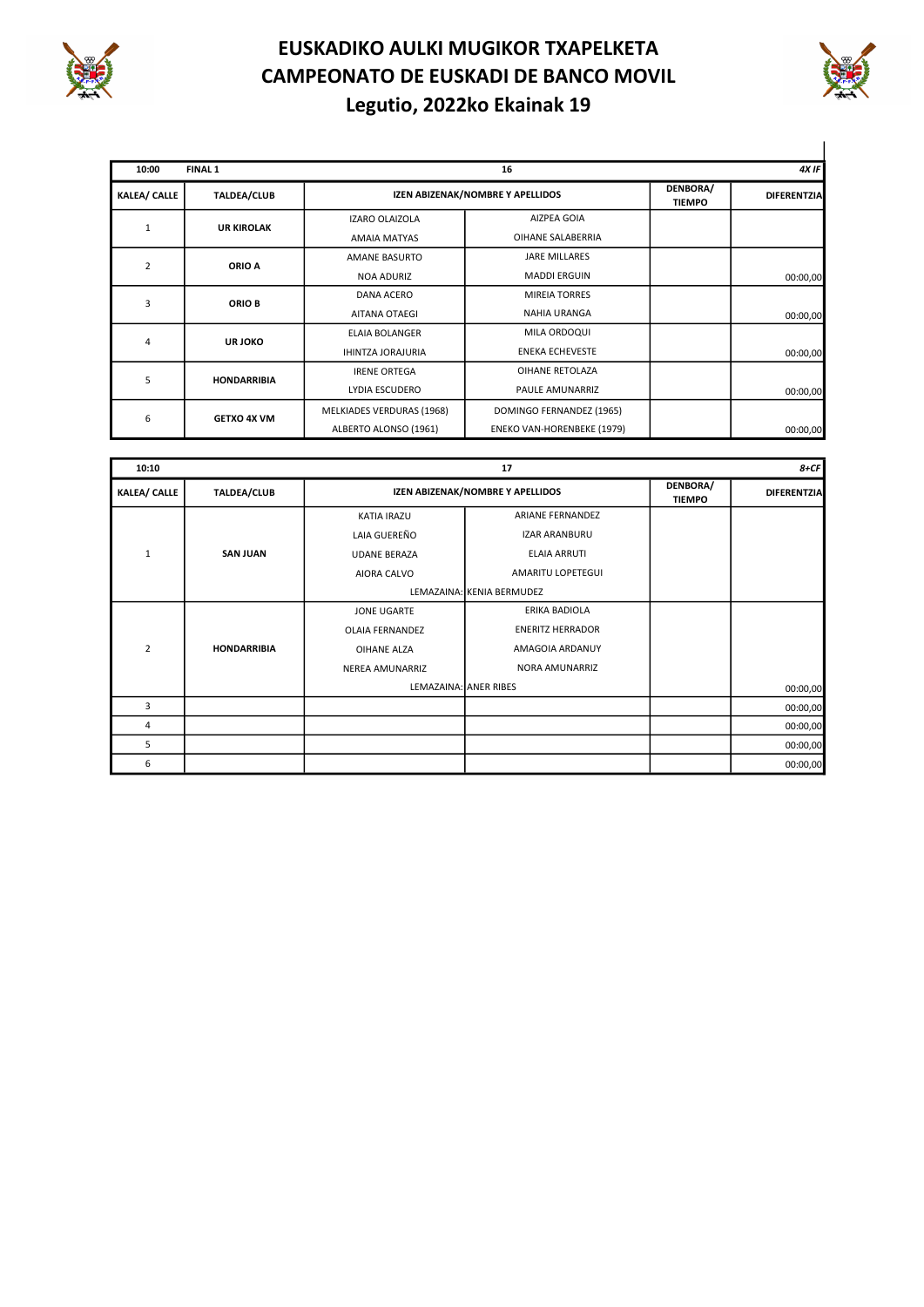



| 10:15               | <b>FINAL 1</b>     |                        | 18                               |                           | 4X CF       |
|---------------------|--------------------|------------------------|----------------------------------|---------------------------|-------------|
| <b>KALEA/ CALLE</b> | <b>TALDEA/CLUB</b> |                        | IZEN ABIZENAK/NOMBRE Y APELLIDOS | DENBORA/<br><b>TIEMPO</b> | DIFERENTZIA |
| $\mathbf{1}$        |                    |                        |                                  |                           |             |
| $\overline{2}$      | <b>UR KIROLAK</b>  | <b>IRATI ETXEBESTE</b> | <b>ANE MARTIN</b>                |                           |             |
|                     |                    | <b>ELENE MIKEO</b>     | <b>MARINA OTEGUI</b>             |                           | 00:00,00    |
| 3                   |                    | LUCIA NUÑEZ            | SABIÑE BILBAO                    |                           |             |
|                     | <b>KAIKU</b>       | <b>IRATI SARRIA</b>    | <b>NAHIA CEPA</b>                |                           | 00:00,00    |
| 4                   | <b>GETXO</b>       | <b>EIDER RODRIGUEZ</b> | <b>HAIZEA BUJ</b>                |                           |             |
|                     |                    | JUDIT ESTRADA          | AITANA SANCHEZ                   |                           | 00:00,00    |
| 5                   | <b>ORIO</b>        | <b>IRAIA AIZPURUA</b>  | LIA GAZTAÑAZPI                   |                           |             |
|                     |                    | <b>IRATI GARRIDO</b>   | NAHIA GONZALEZ-ETXABARRI         |                           | 00:00,00    |
| 6                   |                    |                        |                                  |                           |             |
|                     |                    |                        |                                  |                           | 00:00,00    |

| 10:20               | <b>FINAL 1</b>     |                        | 19                               |                           | 4- CM              |
|---------------------|--------------------|------------------------|----------------------------------|---------------------------|--------------------|
| <b>KALEA/ CALLE</b> | <b>TALDEA/CLUB</b> |                        | IZEN ABIZENAK/NOMBRE Y APELLIDOS | DENBORA/<br><b>TIEMPO</b> | <b>DIFERENTZIA</b> |
| 1                   |                    |                        |                                  |                           |                    |
| $\overline{2}$      | <b>KAIKU</b>       | <b>EKAITZ MARTINEZ</b> | <b>JOSU LASTRA</b>               |                           |                    |
|                     |                    | VAYÚ EIZAGUIRRE        | <b>GONTZAL ARIZMENDI</b>         |                           | 00:00,00           |
| 3                   |                    | JON DEHESA             | <b>JON LLAMOSAS</b>              |                           |                    |
|                     | <b>DEUSTO</b>      | <b>JOKIN GAMBOA</b>    | JON ANDER ABAD                   |                           | 00:00,00           |
| 4                   | <b>HONDARRIBIA</b> | ANDER LAZKANOTEGI      | <b>UNAX IRIDOY</b>               |                           |                    |
|                     |                    | <b>LANDER TORRES</b>   | UNAI ENPARAN                     |                           | 00:00,00           |
| 5                   |                    |                        |                                  |                           |                    |
|                     |                    |                        |                                  |                           | 00:00,00           |
| 6                   |                    |                        |                                  |                           |                    |
|                     |                    |                        |                                  |                           | 00:00,00           |

| 10:25               | <b>FINAL 1</b>           |                                  | 20                      |                           | 2X CM              |
|---------------------|--------------------------|----------------------------------|-------------------------|---------------------------|--------------------|
| <b>KALEA/ CALLE</b> | <b>TALDEA/CLUB</b>       | IZEN ABIZENAK/NOMBRE Y APELLIDOS |                         | DENBORA/<br><b>TIEMPO</b> | <b>DIFERENTZIA</b> |
|                     | <b>ARRAUN LAGUNAK 2-</b> | <b>TELMO ISASTI</b>              | UNAX ARAMBURU           |                           |                    |
|                     |                          |                                  |                         |                           | 00:00,00           |
|                     | <b>URJOKO</b>            | <b>GEXAN ECHEGARAY</b>           | THEO SAPLAIROLES        |                           | 00:00,00           |
|                     | <b>UR KIROLAK B</b>      | ALVARO ECHEVARRIA                | JULEN ETXEZARRAGA       |                           | 00:00,00           |
|                     | <b>ORIO B</b>            | AXEL LIZEAGA                     | DANIEL IZAGUIRRE        |                           | 00:00,00           |
|                     | <b>DEUSTO B</b>          | LIER CUNDIN                      | <b>MARTIN ARANGUREN</b> |                           | 00:00,00           |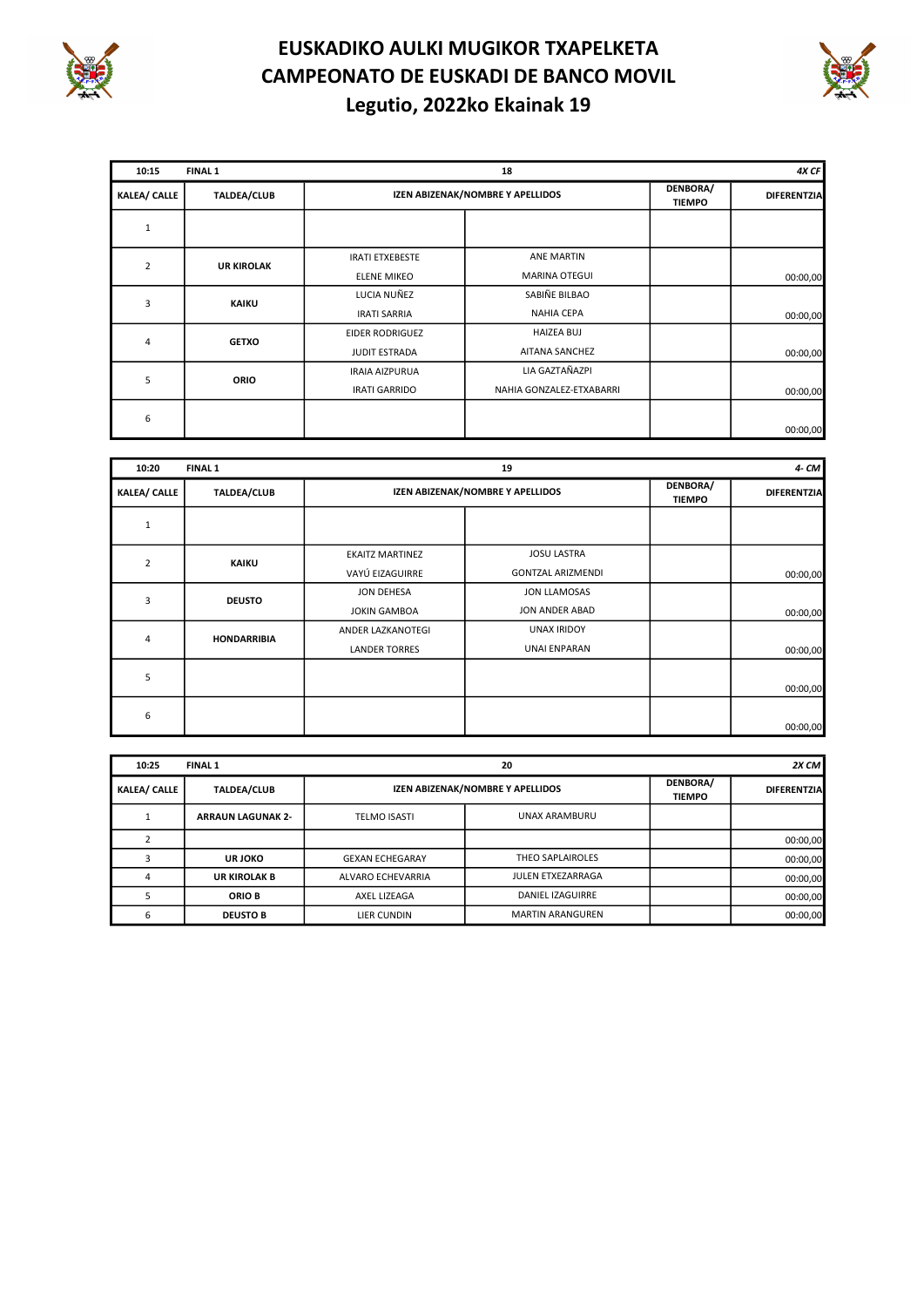



| 10:30               | FINAL 2             | 21                     |                                  |                           | 2X CM              |
|---------------------|---------------------|------------------------|----------------------------------|---------------------------|--------------------|
| <b>KALEA/ CALLE</b> | <b>TALDEA/CLUB</b>  |                        | IZEN ABIZENAK/NOMBRE Y APELLIDOS | DENBORA/<br><b>TIEMPO</b> | <b>DIFERENTZIA</b> |
|                     | <b>ITSASOKO AMA</b> | <b>AITOR PEREZ</b>     | <b>ELEDER SANCHEZ</b>            |                           |                    |
|                     | <b>GETXO</b>        | ANDER DIMITAR          | <b>MATEO IGLESIAS</b>            |                           | 00:00.00           |
|                     | ORIO A              | MATTIN AGUIRREZABALAGA | IÑAKI SAGARNA                    |                           | 00:00,00           |
|                     | <b>DEUSTO A</b>     | <b>MARTIN MORANTE</b>  | MIKEL ETXEBERRIA                 |                           | 00:00,00           |
|                     | <b>UR KIROLAK A</b> | NICOLAS LOPEZ          | <b>MARTIN MORENO</b>             |                           | 00:00,00           |
| 6                   | <b>HONDARRIBIA</b>  | <b>ANDER MARTIN</b>    | <b>BITTOR PEREZ</b>              |                           | 00:00,00           |

| 10:35<br><b>FINAL 1</b> |                    | 22                               |                           | 1X CM              |
|-------------------------|--------------------|----------------------------------|---------------------------|--------------------|
| <b>KALEA/ CALLE</b>     | <b>TALDEA/CLUB</b> | IZEN ABIZENAK/NOMBRE Y APELLIDOS | DENBORA/<br><b>TIEMPO</b> | <b>DIFERENTZIA</b> |
|                         |                    |                                  |                           |                    |
|                         |                    |                                  |                           | 00:00,00           |
|                         | <b>GETXOB</b>      | LUKEN BLANCO                     |                           | 00:00,00           |
|                         | <b>ENDAIKA</b>     | <b>LORIK LAMAACK</b>             |                           | 00:00,00           |
|                         | <b>LUTXANA B</b>   | <b>ERLANTZ MARTIN</b>            |                           | 00:00,00           |
|                         |                    |                                  |                           | 00:00,00           |

| FINAL <sub>2</sub><br>10:40 |                    | 23                               | $1X$ CM                   |                    |
|-----------------------------|--------------------|----------------------------------|---------------------------|--------------------|
| <b>KALEA/ CALLE</b>         | <b>TALDEA/CLUB</b> | IZEN ABIZENAK/NOMBRE Y APELLIDOS | DENBORA/<br><b>TIEMPO</b> | <b>DIFERENTZIA</b> |
|                             | <b>HERNANI PR2</b> | BEÑAT ODRIOZOLA                  |                           |                    |
|                             | <b>DEUSTO</b>      | AITOR OLAZABAL                   |                           | 00:00,00           |
|                             | <b>GETXO A</b>     | UNAI AMEZCUA                     |                           | 00:00,00           |
| 4                           | LUTXANA A          | OIHAN SANCHEZ                    |                           | 00:00,00           |
|                             | <b>ORIO</b>        | <b>MIKEL GENOVA</b>              |                           | 00:00,00           |
|                             | <b>UR KIROLAK</b>  | <b>ANARTZ ANABITARTE</b>         |                           | 00:00,00           |

| 10:45               | <b>FINAL 1</b>        |                         | 24                               |                           |                    |  |
|---------------------|-----------------------|-------------------------|----------------------------------|---------------------------|--------------------|--|
| <b>KALEA/ CALLE</b> | <b>TALDEA/CLUB</b>    |                         | IZEN ABIZENAK/NOMBRE Y APELLIDOS | DENBORA/<br><b>TIEMPO</b> | <b>DIFERENTZIA</b> |  |
| 1                   |                       |                         |                                  |                           |                    |  |
|                     |                       | <b>JULEN RAMOS</b>      | <b>JUAN ROJO</b>                 |                           |                    |  |
| $\overline{2}$      | <b>ARRAUN LAGUNAK</b> | PEDRO IGNACIO DE CARLOS | <b>JON URRIZA</b>                |                           |                    |  |
|                     |                       |                         | LEMAZAINA: ERRO SAKONA LURGAIN   |                           | 00:00,00           |  |
|                     |                       | LUCIAN BODGAN           | MARTIN YIANG PEÑA                |                           |                    |  |
| 3                   | <b>GETXO</b>          | TOMAS REAL DE ASUA      | <b>GABRIEL JUAN GOMEZ</b>        |                           |                    |  |
|                     |                       |                         | LEMAZAINA: JON OAR-ARTETA        |                           | 00:00,00           |  |
|                     |                       | <b>XANET IRAZU</b>      | <b>OIER AZURMENDI</b>            |                           |                    |  |
| 4                   | <b>ORIO</b>           | <b>UNAX URANGA</b>      | <b>JON BARRANCO</b>              |                           |                    |  |
|                     |                       |                         | LEMAZAINA: OIHAN MANTEROLA       |                           | 00:00,00           |  |
|                     |                       | <b>MARKEL ZABALA</b>    | OIER IRIONDO                     |                           |                    |  |
| 5                   | <b>UR KIROLAK</b>     | <b>JON TRECET</b>       | UR MUNIATEGIANDIKOETXEA          |                           |                    |  |
|                     |                       | LEMAZAIANA:             | <b>JOSU ARIZPELETA</b>           |                           | 00:00,00           |  |
| 6                   |                       |                         |                                  |                           |                    |  |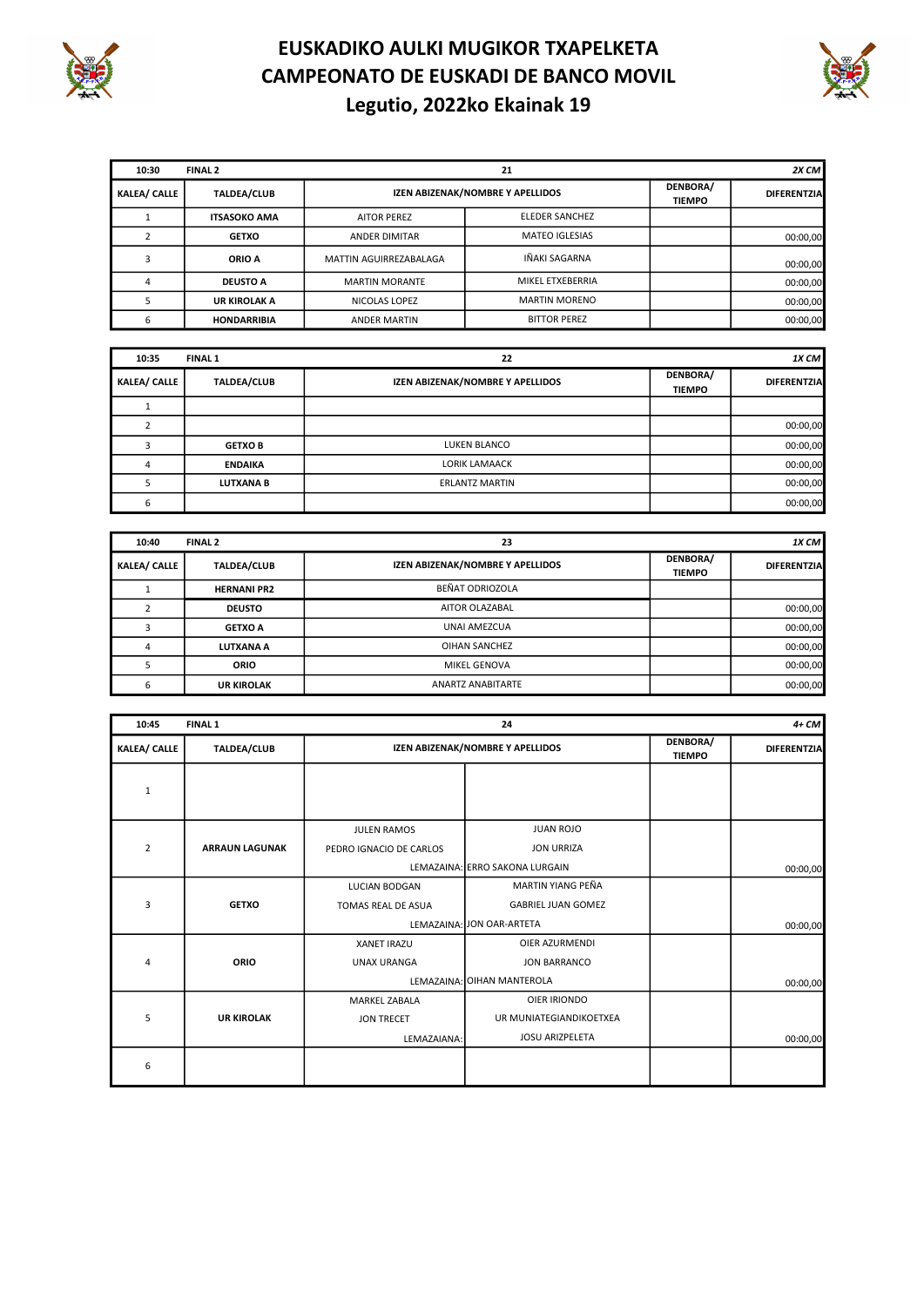



| 10:50               | <b>FINAL 1</b>     |                         | 2X CF                            |  |                    |
|---------------------|--------------------|-------------------------|----------------------------------|--|--------------------|
| <b>KALEA/ CALLE</b> | <b>TALDEA/CLUB</b> |                         | IZEN ABIZENAK/NOMBRE Y APELLIDOS |  | <b>DIFERENTZIA</b> |
|                     |                    |                         |                                  |  |                    |
|                     |                    |                         |                                  |  | 00:00,00           |
|                     | <b>URJOKO</b>      | MAIDER IRAZOQUI         | AMAIA IRAZOQUI                   |  | 00:00,00           |
|                     | <b>HONDARRIBIA</b> | <b>MALEN FAGOAGA</b>    | LUR LABAIEN                      |  | 00:00,00           |
|                     | <b>ORIO</b>        | <b>MAIALEN AROSTEGI</b> | <b>MAREN TAPIA</b>               |  | 00:00,00           |
| 6                   |                    |                         |                                  |  | 00:00,00           |

| 10:55               | FINAL 2               |                      | 26                               |  | 2X CF              |
|---------------------|-----------------------|----------------------|----------------------------------|--|--------------------|
| <b>KALEA/ CALLE</b> | <b>TALDEA/CLUB</b>    |                      | IZEN ABIZENAK/NOMBRE Y APELLIDOS |  | <b>DIFERENTZIA</b> |
|                     |                       |                      |                                  |  |                    |
|                     | <b>ARRAUN LAGUNAK</b> | SAIOA JOANA ZUBELDIA | ANE VILLAGARCIA                  |  | 00:00,00           |
|                     | <b>ARKOTE</b>         | NAHIA MONTANCHEZ     | <b>GARAZI GONZALEZ</b>           |  | 00:00,00           |
|                     | <b>UR KIROLAK</b>     | NAROA LANDA          | <b>HAIZEA GOZATEGI</b>           |  | 00:00,00           |
|                     | LUTXANA               | KIANLI ESTEVEZ       | <b>EDURNE ALONSO</b>             |  | 00:00,00           |
| b                   |                       |                      |                                  |  | 00:00,00           |

| 11:00               |                       | 27                               |                           |                    |  |
|---------------------|-----------------------|----------------------------------|---------------------------|--------------------|--|
| <b>KALEA/ CALLE</b> | <b>TALDEA/CLUB</b>    | IZEN ABIZENAK/NOMBRE Y APELLIDOS | DENBORA/<br><b>TIEMPO</b> | <b>DIFERENTZIA</b> |  |
|                     | <b>GETXOB</b>         | <b>MALEN GARAMENDI</b>           |                           |                    |  |
|                     | <b>HONDARRIBIA</b>    | <b>MADDI UGARTE</b>              |                           | 00:00,00           |  |
|                     | <b>GETXO A</b>        | <b>HAIZEA ITURREGI</b>           |                           | 00:00,00           |  |
|                     | <b>UR KIROLAK</b>     | ANE OÑATE                        |                           | 00:00,00           |  |
|                     | <b>ARRAUN LAGUNAK</b> | AINHOA BASAGOITI                 |                           | 00:00,00           |  |
|                     | <b>ZARAUTZ</b>        | <b>SARA ARREGUI</b>              |                           | 00:00,00           |  |

| 11:10               |                       | 28                     |                                  |                           |                    |  |
|---------------------|-----------------------|------------------------|----------------------------------|---------------------------|--------------------|--|
| <b>KALEA/ CALLE</b> | <b>TALDEA/CLUB</b>    |                        | IZEN ABIZENAK/NOMBRE Y APELLIDOS | DENBORA/<br><b>TIEMPO</b> | <b>DIFERENTZIA</b> |  |
|                     |                       | <b>IRATI UNANUE</b>    | AMAIA ARBIZU                     |                           |                    |  |
|                     | <b>UR KIROLAK A</b>   | <b>NOA CASTILLO</b>    | LIDE ETXEBESTE                   |                           |                    |  |
|                     |                       | LEMAZAINA:             | <b>EKAIN EIZAGUIRRE</b>          |                           |                    |  |
|                     |                       | <b>IRATI ETXEBESTE</b> | <b>ANE MARTIN</b>                |                           |                    |  |
| $\overline{2}$      | <b>UR KIROLAK B</b>   | <b>ELENE MIKEO</b>     | <b>MARINA OTEGUI</b>             |                           |                    |  |
|                     |                       | LEMAZAINA:             | <b>IZARO JAUREGUI</b>            |                           | 00:00,00           |  |
| 3                   | <b>HONDARRIBIA 4-</b> | NEREA AMUNARRIZ        | <b>ENERITZ HERRADOR</b>          |                           |                    |  |
|                     |                       | ERIKA BADIOLA          | AMAGOIA ARDANUY                  |                           |                    |  |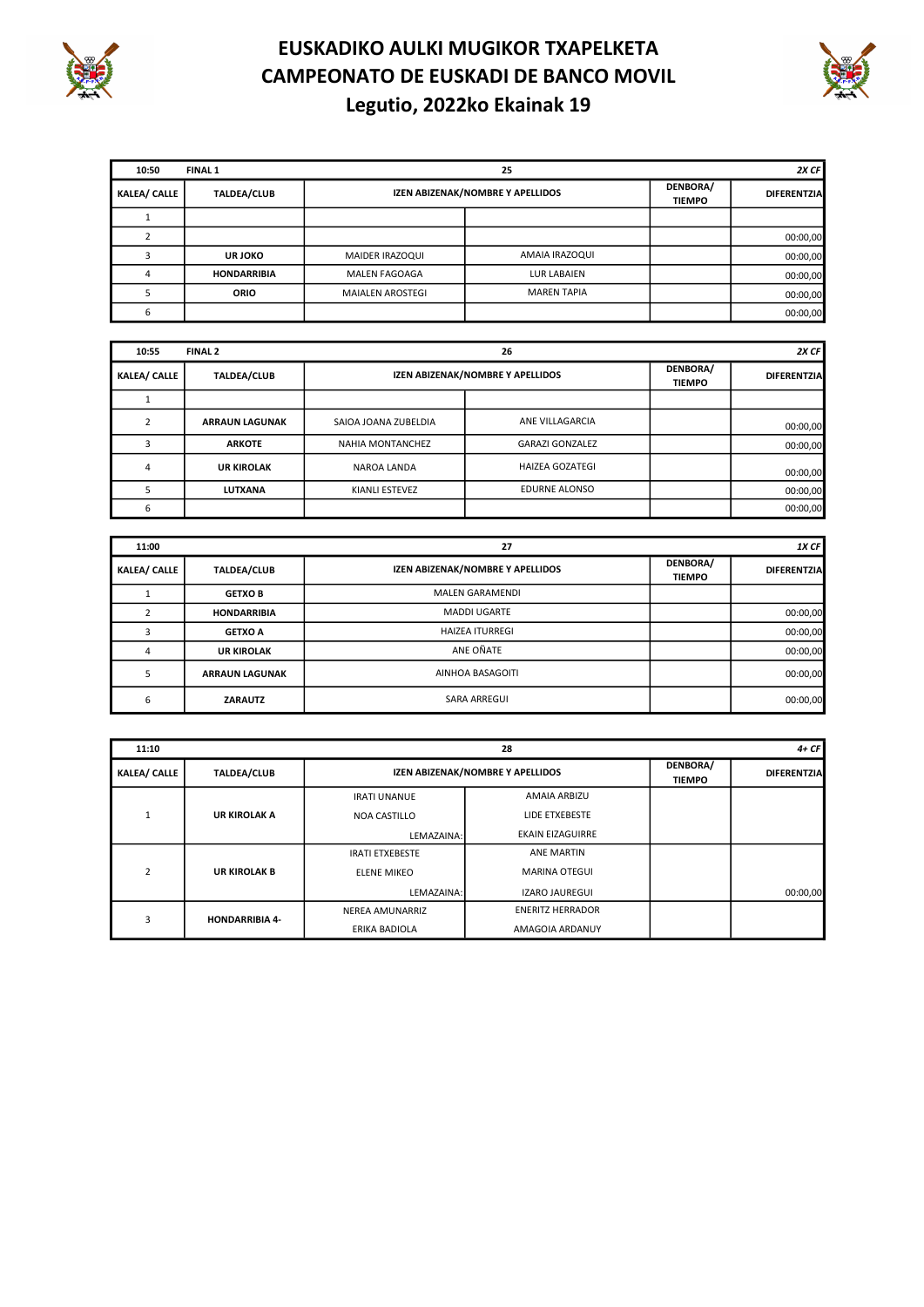



| 11:15               | <b>FINAL 1</b>        |                          |                                  | 4X CM                     |                    |
|---------------------|-----------------------|--------------------------|----------------------------------|---------------------------|--------------------|
| <b>KALEA/ CALLE</b> | <b>TALDEA/CLUB</b>    |                          | IZEN ABIZENAK/NOMBRE Y APELLIDOS | DENBORA/<br><b>TIEMPO</b> | <b>DIFERENTZIA</b> |
|                     | <b>SAN JUAN</b>       | <b>IKER SANCHEZ</b>      | <b>XABIER ARRUABARRENA</b>       |                           |                    |
|                     |                       | DAVID GONZALEZ           | <b>RUSLAN KOVTUN</b>             |                           |                    |
|                     |                       | <b>MIKEL MIRA</b>        | <b>ERLANTZ FERNANDEZ</b>         |                           |                    |
| $\overline{2}$      | <b>ITSASOKO AMA</b>   | <b>BEÑAT ANDIKOETXEA</b> | <b>AIMAR DIGON</b>               |                           | 00:00,00           |
| 3                   | UR JOKO               | YOAN PETAT               | <b>JULES MARTY</b>               |                           |                    |
|                     |                       | <b>GORKA ETCHEVERRIA</b> | <b>GEXAN ECHEGARAY</b>           |                           | 00:00,00           |
|                     |                       | MIKEL ARANZADI           | <b>ENBOR LURGAIN</b>             |                           |                    |
| 4                   | <b>ARRAUN LAGUNAK</b> | <b>HODEI GONZALEZ</b>    | <b>UNAI MONTOTO</b>              |                           | 00:00,00           |
|                     |                       | IÑIGO ARANA              | OIER GÜENA                       |                           |                    |
| 5<br><b>GETXO</b>   |                       | <b>GOTZON DUQUE</b>      | ASIER ENDEMAÑO                   |                           | 00:00,00           |
|                     |                       | PATXI MANCISIDOR         | <b>MIKEL GENOVA</b>              |                           |                    |
| 6                   | <b>ORIO</b>           | HODEI ALONSO             | ARITZ TELMO GARTZIA              |                           | 00:00,00           |

| 11:20               | <b>FINAL 1</b>     |                        | 30                               |                           | 8+ CM              |
|---------------------|--------------------|------------------------|----------------------------------|---------------------------|--------------------|
| <b>KALEA/ CALLE</b> | <b>TALDEA/CLUB</b> |                        | IZEN ABIZENAK/NOMBRE Y APELLIDOS | DENBORA/<br><b>TIEMPO</b> | <b>DIFERENTZIA</b> |
|                     |                    | <b>MIKEL RINCON</b>    | DANIEL VEGA                      |                           |                    |
|                     |                    | <b>AKETX CASAMAYOR</b> | <b>OIER GONZALEZ</b>             |                           |                    |
| $\mathbf{1}$        | <b>PORTUGALETE</b> | <b>GAIZKA RUESGAS</b>  | AITOR MORIÑA                     |                           |                    |
|                     |                    | PEIO AZKOAGA           | EGOITZ DE LA PEÑA                |                           |                    |
|                     |                    |                        | LEMAZAINA: ALAZNE PORRAS         |                           |                    |
|                     |                    | <b>BEÑAT SEGUROLA</b>  | <b>IKER DOS REIS</b>             |                           |                    |
|                     |                    | JON UNZUETA            | CRISTIAN GOLDARATZENA            |                           |                    |
| $\overline{2}$      | <b>UR KIROLAK</b>  | <b>OIER JAUREGI</b>    | URKO ARRUABARRENA                |                           |                    |
|                     |                    | BEÑAR SUSPERREGI       | <b>JAN SETIEN</b>                |                           |                    |
|                     |                    |                        | LEMAZAINA: JULEN IRIONDO         |                           | 00:00,00           |
|                     |                    | LIER CUNDIN            | <b>JON DEHESA</b>                |                           |                    |
|                     |                    | <b>JON LLAMOSAS</b>    | JON ANDER ABAD                   |                           |                    |
| 3                   | <b>DEUSTO</b>      | MIKEL ETXEBARRIA       | AITOR OLAZABAL                   |                           |                    |
|                     |                    | <b>MARTIN MORANTE</b>  | <b>MARTIN ARANGUREN</b>          |                           |                    |
|                     |                    |                        | LEMAZAINA: ENEKO PILDAIN         |                           | 00:00,00           |
|                     |                    | OIER AZURMENDI         | <b>UNAX URANGA</b>               |                           |                    |
|                     |                    | <b>ERIK BERGNER</b>    | IÑAKI SAGARNA                    |                           |                    |
| Δ                   | ORIO               | <b>WALID JEBARI</b>    | <b>XANET IRAZU</b>               |                           |                    |
|                     |                    | MATTIN AGUIRREZABALA   | <b>JON BARRANCO</b>              |                           |                    |
|                     |                    |                        | LEMAZAINA: OIHAN MANTEROLA       |                           | 00:00,00           |
|                     |                    | <b>ASIER ISASTI</b>    | <b>OINATZ EGIAZABAL</b>          |                           |                    |
|                     |                    | JON MUÑOS-BAROJA       | <b>JURGI PLAZAOLA</b>            |                           |                    |
| 5                   | <b>ZARAUTZ</b>     | <b>IBAN ARROSPIDE</b>  | <b>IBON AIESTARAN</b>            |                           |                    |
|                     |                    | SAUL CARMONA           | <b>JULEN IZAGIRRE</b>            |                           |                    |
|                     |                    |                        | LEMAZAINA: IMANOL IRURETAGOIENA  |                           | 00:00,00           |
|                     |                    | ANDER LAZKANOTEGI      | <b>UNAI ENPARAN</b>              |                           |                    |
|                     |                    | <b>LANDER TORRES</b>   | <b>ARSEN PASHKEVYCH</b>          |                           |                    |
| 6                   | <b>HONDARRIBIA</b> | <b>UNAX IRIDOY</b>     | AIMAR AMUNARRIZ                  |                           |                    |
|                     |                    | LIHER LAZKANOTEGI      | <b>BEÑAT ANCISAR</b>             |                           |                    |
|                     |                    | LEMAZAINA: ANER RIBES  |                                  |                           | 00:00,00           |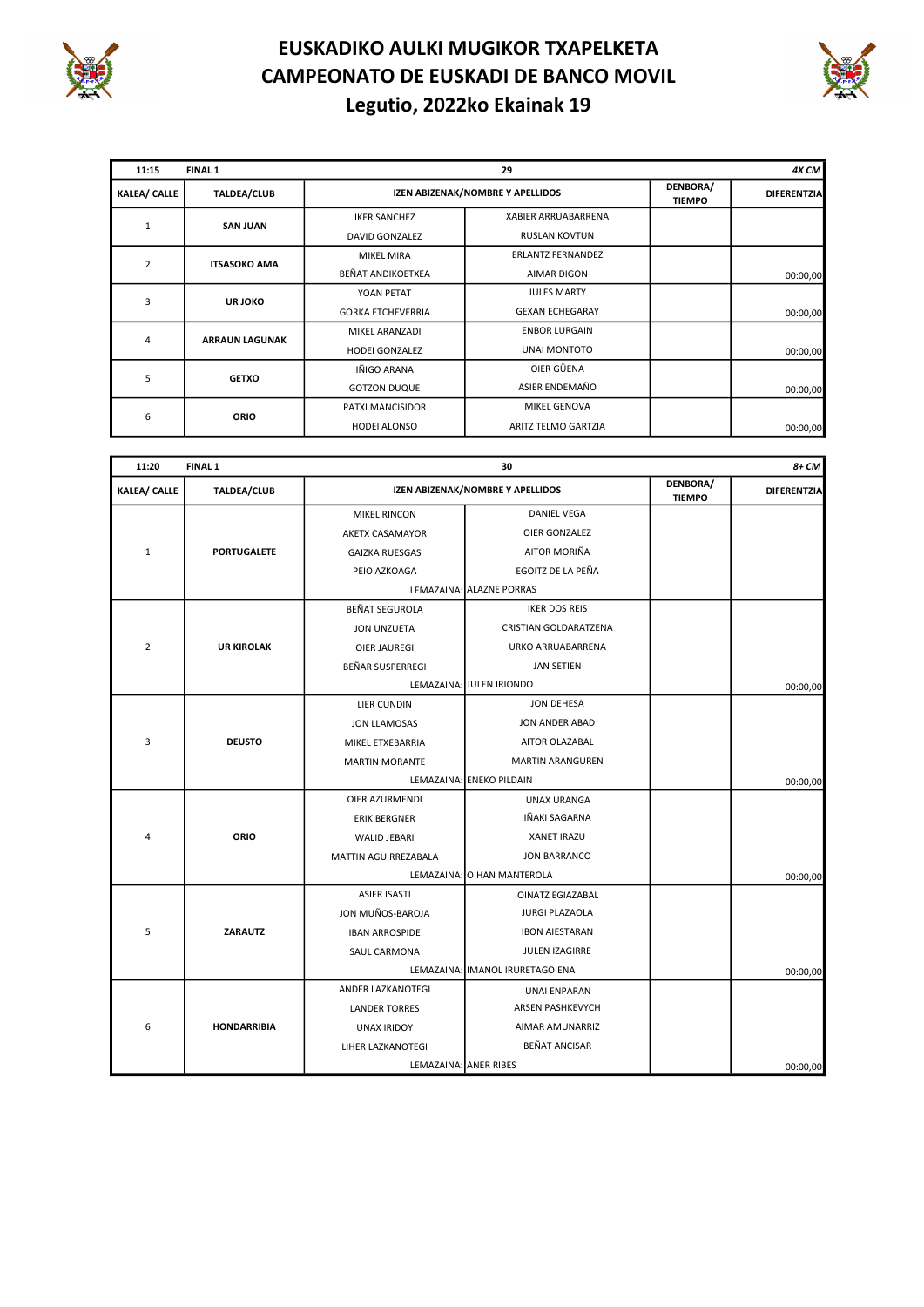



| 11:32               | <b>FINAL 1</b>        |                         | 31                               | 4X JF                     |                    |  |
|---------------------|-----------------------|-------------------------|----------------------------------|---------------------------|--------------------|--|
| <b>KALEA/ CALLE</b> | <b>TALDEA/CLUB</b>    |                         | IZEN ABIZENAK/NOMBRE Y APELLIDOS | DENBORA/<br><b>TIEMPO</b> | <b>DIFERENTZIA</b> |  |
|                     | <b>SAN JUAN</b>       | <b>HAIZEA LECUONA</b>   | ALAITZ URTIZBEREA                |                           |                    |  |
|                     |                       | MADDI GUEREÑO           | <b>EIDER ARRARAS</b>             |                           |                    |  |
|                     |                       | ANE GALARDI             | AISLIN ETXEBESTE                 |                           |                    |  |
| $\overline{2}$      | <b>HONDARRIBIA</b>    | ERROXE AMUNARRIZ        | LOREA ORONOZ                     |                           | 00:00,00           |  |
| 3                   |                       | <b>LOREA BARRANTE</b>   | <b>IRATI ELEJALDE</b>            |                           |                    |  |
|                     | <b>ARRAUN LAGUNAK</b> | <b>UDANE VILLOSLADA</b> | ZURIÑE BARRANTE                  |                           | 00:00,00           |  |
| 4                   | <b>ARKOTE</b>         | LAURA RODRIGUEZ         | IZARO LARRUSKAIN                 |                           |                    |  |
|                     |                       | EIDER URIBARRENA        | <b>JILLIANE EGUEN</b>            |                           | 00:00,00           |  |
| 5                   |                       |                         |                                  |                           |                    |  |
|                     |                       |                         |                                  |                           | 00:00,00           |  |
| 6                   |                       |                         |                                  |                           |                    |  |
|                     |                       |                         |                                  |                           | 00:00,00           |  |

| 11:38               | <b>FINAL 1</b>      | 32                    |                                  |                           | $4 - JM$           |  |
|---------------------|---------------------|-----------------------|----------------------------------|---------------------------|--------------------|--|
| <b>KALEA/ CALLE</b> | <b>TALDEA/CLUB</b>  |                       | IZEN ABIZENAK/NOMBRE Y APELLIDOS | DENBORA/<br><b>TIEMPO</b> | <b>DIFERENTZIA</b> |  |
|                     | <b>KAIKU</b>        | <b>UNAI DIEZ</b>      | JON ANDER ISUSI                  |                           |                    |  |
|                     |                     | <b>HARITZ GRANADO</b> | ANDER PIÑEIRO                    |                           |                    |  |
|                     |                     | <b>UNAI JERICO</b>    | <b>INAZIO ETXEBESTE</b>          |                           |                    |  |
|                     | <b>HONDARRIBIA</b>  | <b>JULEN BALERDI</b>  | <b>OIHAN ARDANUY</b>             |                           | 00:00,00           |  |
|                     |                     | <b>MARCOS MEDINA</b>  | AITOR MURGIONDO                  |                           |                    |  |
| 3                   | <b>UR KIROLAK A</b> | ADUR MITXELENA        | HEGOI GOÑI                       |                           | 00:00,00           |  |
| 4                   |                     | <b>HODEI ELOLA</b>    | <b>ADEI TAMAYO</b>               |                           |                    |  |
|                     | <b>UR KIROLAK B</b> | NICOLAS RODRIGUEZ     | <b>OIHAN ANBITARTE</b>           |                           | 00:00,00           |  |

| 11:44<br><b>FINAL 1</b> |                      | 33                    |                                  |                           | 2XJM               |
|-------------------------|----------------------|-----------------------|----------------------------------|---------------------------|--------------------|
| <b>KALEA/ CALLE</b>     | <b>TALDEA/CLUB</b>   |                       | IZEN ABIZENAK/NOMBRE Y APELLIDOS | DENBORA/<br><b>TIEMPO</b> | <b>DIFERENTZIA</b> |
|                         | <b>UR KIROLAK 2-</b> | <b>IGORTZ ETXABE</b>  | <b>IKER ARIZPELETA</b>           |                           |                    |
|                         | <b>RASPAS</b>        | MIKEL OCEJO           | PABLO ZABALA                     |                           | 00:00,00           |
|                         | <b>HONDARRIBIA A</b> | <b>JULEN MARTINEZ</b> | MARKEL GOIKOETXEA                |                           | 00:00,00           |
|                         | <b>HONDARRIBIA B</b> | <b>ENEKO LAZARO</b>   | <b>OSERTZ LARRETXEA</b>          |                           | 00:00,00           |
|                         | <b>GETXO</b>         | <b>IMANOL CARUEZO</b> | <b>IRAITZ BASTERRETXEA</b>       |                           | 00:00,00           |
|                         | <b>ORIO</b>          | HODEI AIZARNAZABAL    | <b>IMANOL SARASUA</b>            |                           | 00:00,00           |

| 11:50<br><b>FINAL 1</b> |                     | 34                               |                           | 1XJM               |
|-------------------------|---------------------|----------------------------------|---------------------------|--------------------|
| <b>KALEA/ CALLE</b>     | <b>TALDEA/CLUB</b>  | IZEN ABIZENAK/NOMBRE Y APELLIDOS | DENBORA/<br><b>TIEMPO</b> | <b>DIFERENTZIA</b> |
|                         |                     |                                  |                           |                    |
|                         | <b>UR KIROLAK B</b> | <b>MARKEL AMAS</b>               |                           | 00:00,00           |
|                         | <b>LUTXANA</b>      | DANEL CIDONCHA                   |                           | 00:00,00           |
|                         | <b>GETXO B</b>      | JON ARREKUBIETA                  |                           | 00:00,00           |
|                         |                     |                                  |                           | 00:00,00           |
|                         |                     |                                  |                           | 00:00,00           |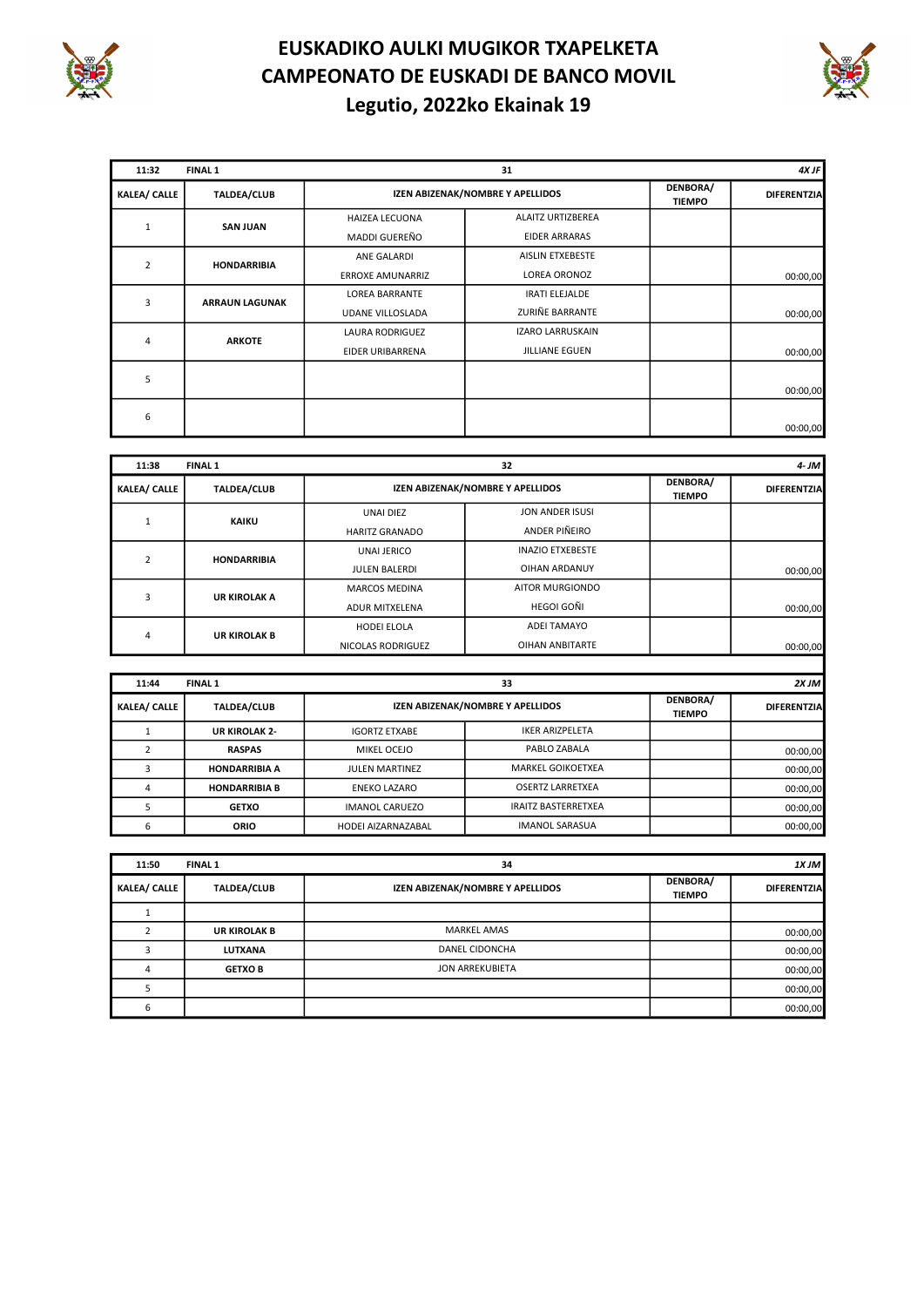



| 11:56               | <b>FINAL 2</b>        |                 | 35                               |                           | 1X JM              |
|---------------------|-----------------------|-----------------|----------------------------------|---------------------------|--------------------|
| <b>KALEA/ CALLE</b> | <b>TALDEA/CLUB</b>    |                 | IZEN ABIZENAK/NOMBRE Y APELLIDOS | DENBORA/<br><b>TIEMPO</b> | <b>DIFERENTZIA</b> |
|                     | <b>ARRAUN LAGUNAK</b> |                 | <b>HUGO SILVA</b>                |                           |                    |
|                     | <b>ORIO</b>           |                 | JULEN URRETAVIZCAYA              |                           | 00:00,00           |
|                     | <b>UR KIROLAK A</b>   |                 | <b>BEÑAT SANTOS</b>              |                           | 00:00,00           |
|                     | <b>GETXO A</b>        | AIMAR INTXAUSTI |                                  |                           | 00:00,00           |
|                     |                       |                 |                                  |                           | 00:00,00           |

| 12:08               | <b>FINAL 1</b>             |                                  | 36                      |                           | 2X JF              |  |
|---------------------|----------------------------|----------------------------------|-------------------------|---------------------------|--------------------|--|
| <b>KALEA/ CALLE</b> | <b>TALDEA/CLUB</b>         | IZEN ABIZENAK/NOMBRE Y APELLIDOS |                         | DENBORA/<br><b>TIEMPO</b> | <b>DIFERENTZIA</b> |  |
|                     |                            |                                  |                         |                           |                    |  |
|                     | <b>UR KIROLAK</b>          | NAHIKARI ARTANO                  | <b>JUNE BALDA</b>       |                           | 00:00,00           |  |
|                     | <b>HONDARRIBIA A</b>       | <b>ERROXE AMUNARRIZ</b>          | <b>LOREA ORONOZ</b>     |                           | 00:00,00           |  |
|                     | <b>HONDARRIBIA B</b>       | ANE GALARDI                      | <b>AISLIN ETXEBESTE</b> |                           | 00:00,00           |  |
|                     |                            |                                  |                         |                           | 00:00,00           |  |
| 6                   | <b>ITSASOKO AMA 1X ABF</b> |                                  | <b>IZASKUN ETXANIZ</b>  |                           | 00:00,00           |  |

| 12:14<br><b>FINAL 1</b> |                      | 37                               |                           | $1X$ JF            |
|-------------------------|----------------------|----------------------------------|---------------------------|--------------------|
| <b>KALEA/ CALLE</b>     | TALDEA/CLUB          | IZEN ABIZENAK/NOMBRE Y APELLIDOS | DENBORA/<br><b>TIEMPO</b> | <b>DIFERENTZIA</b> |
|                         | <b>UR KIROLAK</b>    | <b>IRENE IGUAIN</b>              |                           |                    |
|                         | <b>HONDARRIBIA A</b> | ANE EMAZABEL                     |                           | 00:00,00           |
|                         | <b>HONDARRIBIA B</b> | AINHITZE ZABALA                  |                           | 00:00,00           |
| 4                       | ORIO A               | AROA GOMEZ                       |                           | 00:00,00           |
|                         | ORIO B               | AINHOA GARCIA                    |                           | 00:00,00           |
|                         |                      |                                  |                           | 00:00,00           |

| 12:20               |                                   |                                                                                 | $8+JM$                                                                                                                  |                           |                    |
|---------------------|-----------------------------------|---------------------------------------------------------------------------------|-------------------------------------------------------------------------------------------------------------------------|---------------------------|--------------------|
| <b>KALEA/ CALLE</b> | <b>TALDEA/CLUB</b>                | IZEN ABIZENAK/NOMBRE Y APELLIDOS                                                |                                                                                                                         | DENBORA/<br><b>TIEMPO</b> | <b>DIFERENTZIA</b> |
| $\mathbf{1}$        |                                   |                                                                                 |                                                                                                                         |                           |                    |
| $\overline{2}$      | <b>HONDARRIBIA</b>                | UNAI JERICO<br>JULEN BALERDI<br><b>OSERTZ LARRETXEA</b><br><b>OIHAN ARDANUY</b> | JULEN MARTINEZ<br>MARKEL GOIKOETXEA<br><b>CLEMENT TRABESSE</b><br><b>INAZIO ETXEBESTE</b><br>LEMAZAINA: AIMAR AMUNARRIZ |                           | 00:00,00           |
| 3                   |                                   |                                                                                 |                                                                                                                         |                           |                    |
| $\overline{4}$      | <b>ARRAUN LAGUNAK 4-</b><br>(ABM) | <b>AITOR SERRA</b><br>UNAX LOPEZ                                                | <b>MARTIN BARTOLOME</b><br><b>IRAITZ GOENAGA</b>                                                                        |                           |                    |
| 5                   | ORIO 4X JM                        | <b>ADUR TAPIA</b><br>OIER IKATZETA                                              | OIHAN FERRER<br>UGAITZ ASTIGARRAGA                                                                                      |                           |                    |
| 6                   |                                   |                                                                                 |                                                                                                                         |                           |                    |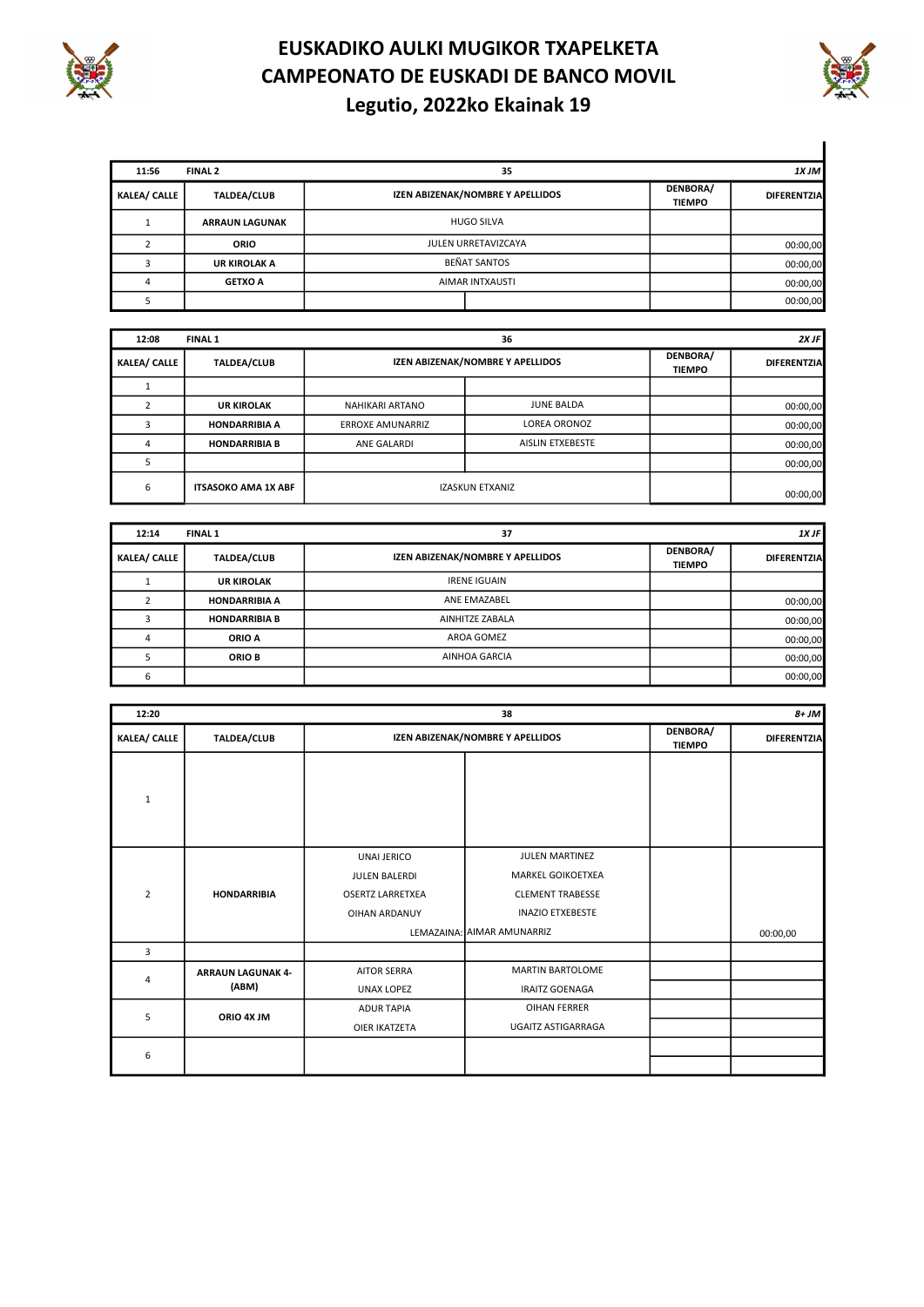



| 12:26               | 39<br>FINAL 1         |                                  |                         |                           | $2X$ ABM           |
|---------------------|-----------------------|----------------------------------|-------------------------|---------------------------|--------------------|
| <b>KALEA/ CALLE</b> | <b>TALDEA/CLUB</b>    | IZEN ABIZENAK/NOMBRE Y APELLIDOS |                         | DENBORA/<br><b>TIEMPO</b> | <b>DIFERENTZIA</b> |
|                     | <b>UR KIROLAK</b>     | <b>MARCOS MEDINA</b>             | <b>BEÑAT SANTOS</b>     |                           |                    |
|                     | <b>ITSASLAGUNAK</b>   | <b>OIER SORABILLA</b>            | <b>EKAIN LORES</b>      |                           | 00:00,00           |
|                     | LUTXANA               | <b>AITOR GARDOKI</b>             | <b>IKER GARCIA</b>      |                           | 00:00,00           |
| 4                   | <b>ARRAUN LAGUNAK</b> | PERU IKATZATEGIETA               | <b>MARKEL CORBILLON</b> |                           | 00:00,00           |
|                     | <b>ORIO</b>           | HODEI AIZARNAZABAL               | <b>IMANOL SARASUA</b>   |                           | 00:00,00           |
| 6                   | <b>RASPAS</b>         | KIMETZ BURUTARAN                 | ANDER IZARRA            |                           | 00:00,00           |

| 12:32<br><b>FINAL 1</b> |                    | 40                                                            |  | 1X ABM             |
|-------------------------|--------------------|---------------------------------------------------------------|--|--------------------|
| <b>KALEA/ CALLE</b>     | <b>TALDEA/CLUB</b> | DENBORA/<br>IZEN ABIZENAK/NOMBRE Y APELLIDOS<br><b>TIEMPO</b> |  | <b>DIFERENTZIA</b> |
|                         | <b>GETXO A</b>     | ASIER ALONSO                                                  |  |                    |
|                         | <b>GETXO B</b>     | <b>ARKAITZ RUIZ</b>                                           |  | 00:00,00           |
|                         | <b>RASPAS A</b>    | <b>KOXME BURUTARAN</b>                                        |  | 00:00,00           |
|                         | <b>KIRIKO</b>      | JON OLAZIREGI                                                 |  | 00:00,00           |
|                         | <b>ARKOTE</b>      | DOGARTZI VILLASANTE                                           |  | 00:00,00           |
|                         | <b>RASPAS B</b>    | UNAI MIELGO                                                   |  | 00:00,00           |

| 12:44<br><b>FINAL 1</b> |                     |                                  | $2X$ ABF              |                           |                    |
|-------------------------|---------------------|----------------------------------|-----------------------|---------------------------|--------------------|
| <b>KALEA/ CALLE</b>     | <b>TALDEA/CLUB</b>  | IZEN ABIZENAK/NOMBRE Y APELLIDOS |                       | DENBORA/<br><b>TIEMPO</b> | <b>DIFERENTZIA</b> |
|                         | <b>UR KIROLAK</b>   | <b>MAIALEN ARRAZOLA</b>          | <b>IRATI MERCADER</b> |                           |                    |
|                         | <b>ITSASLAGUNAK</b> | <b>MARIA PERDIGUERO</b>          | OIHANE PARDO          |                           | 00:00,00           |
|                         | LUTXANA             | JUNE UNIBASO                     | <b>LARA PRADA</b>     |                           | 00:00,00           |
|                         | <b>GETXO</b>        | BEGOÑA CASAL                     | ANE URBIZU            |                           | 00:00,00           |
|                         |                     |                                  |                       |                           | 00:00,00           |
|                         |                     |                                  |                       |                           | 00:00,00           |

| 12:56               |                           | $2 - ABF/M$<br>42                |                   |                           |                    |
|---------------------|---------------------------|----------------------------------|-------------------|---------------------------|--------------------|
| <b>KALEA/ CALLE</b> | <b>TALDEA/CLUB</b>        | IZEN ABIZENAK/NOMBRE Y APELLIDOS |                   | DENBORA/<br><b>TIEMPO</b> | <b>DIFERENTZIA</b> |
|                     | <b>UR KIROLAK</b>         | NAHIKARI ARTANO                  | <b>JUNE BALDA</b> |                           |                    |
|                     |                           |                                  |                   |                           |                    |
| 3                   | <b>ARRAUN LAGUNAK (M)</b> | <b>UNAX FALCON</b>               | ION AGINAGA       |                           |                    |
| 4                   |                           |                                  |                   |                           |                    |
| 5                   |                           |                                  |                   |                           |                    |
| h                   |                           |                                  |                   |                           |                    |

| 13:02               | <b>FINAL 1</b>        |                                  | 43                      |                           |                    |
|---------------------|-----------------------|----------------------------------|-------------------------|---------------------------|--------------------|
| <b>KALEA/ CALLE</b> | <b>TALDEA/CLUB</b>    | IZEN ABIZENAK/NOMBRE Y APELLIDOS |                         | DENBORA/<br><b>TIEMPO</b> | <b>DIFERENTZIA</b> |
| 1                   |                       |                                  |                         |                           |                    |
| $\overline{2}$      |                       | PABLO ITURRALDE                  | ANDER BALDA             |                           |                    |
|                     | <b>UR KIROLAK</b>     | MIKEL GARCIA                     | <b>UNAI LOYARTE</b>     |                           | 00:00,00           |
| 3                   | <b>KAIKU</b>          | NICOLAS REPETTO                  | <b>JAIME LARA</b>       |                           |                    |
|                     |                       | ANDER BILBAO                     | <b>ADRIAN MIRAMON</b>   |                           | 00:00,00           |
| 4                   | <b>ARRAUN LAGUNAK</b> | PERU IKATZATEGI                  | AARON ARTAN MC ALLISTER |                           |                    |
|                     |                       | <b>OIER GARAIAR</b>              | <b>MARKEL CORBILLON</b> |                           | 00:00,00           |
| 5                   | ORIO                  | <b>ADUR TAPIA</b>                | <b>OIHAN FERRER</b>     |                           |                    |
|                     |                       | OIER IKATZETA                    | UGAITZ ASTIGARRAGA      |                           | 00:00,00           |
|                     |                       | KIMETZ BURUTARAN                 | UNAI MIELGO             |                           |                    |
| 6                   | <b>RASPAS</b>         | ANDER IZARRA                     | <b>KOXME BURUTARAN</b>  |                           | 00:00,00           |